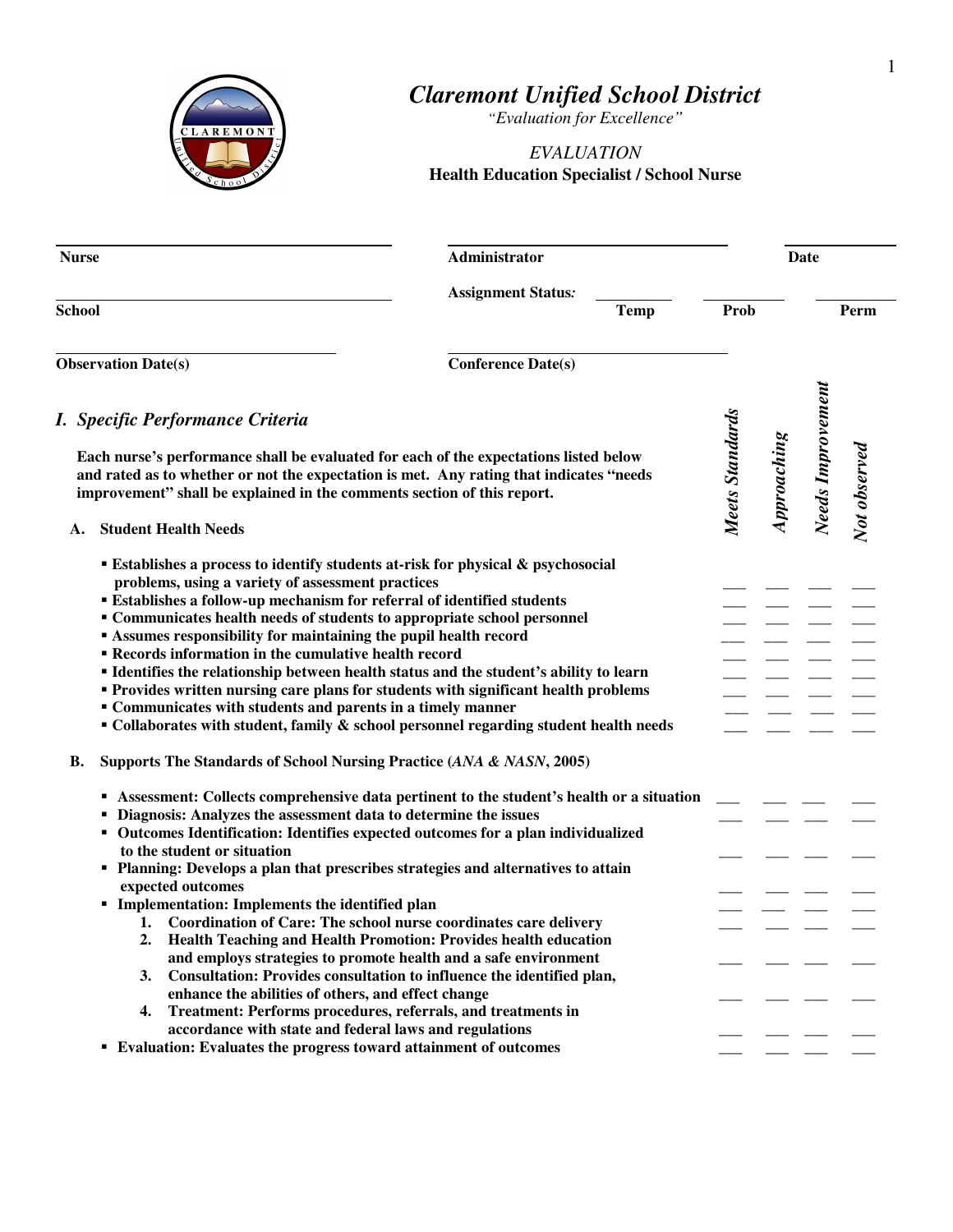| C. | <b>Learning Environment</b>                                                                                                                                                                                                                                                                                                                                      |                                                                                                                                                                                                                                                                                                                                             | Meets Standards | Approaching | Needs Improvement | Not Observed |
|----|------------------------------------------------------------------------------------------------------------------------------------------------------------------------------------------------------------------------------------------------------------------------------------------------------------------------------------------------------------------|---------------------------------------------------------------------------------------------------------------------------------------------------------------------------------------------------------------------------------------------------------------------------------------------------------------------------------------------|-----------------|-------------|-------------------|--------------|
|    |                                                                                                                                                                                                                                                                                                                                                                  | <b>• Teaches the principles of health promotion and disease prevention to individuals</b>                                                                                                                                                                                                                                                   |                 |             |                   |              |
|    | and groups                                                                                                                                                                                                                                                                                                                                                       |                                                                                                                                                                                                                                                                                                                                             |                 |             |                   |              |
|    | <b>• Promotes sensitivity to diversity</b>                                                                                                                                                                                                                                                                                                                       |                                                                                                                                                                                                                                                                                                                                             |                 |             |                   |              |
|    | • Provides an atmosphere of mutual respect and cooperation                                                                                                                                                                                                                                                                                                       |                                                                                                                                                                                                                                                                                                                                             |                 |             |                   |              |
|    | • Promotes student accountability and responsibility                                                                                                                                                                                                                                                                                                             |                                                                                                                                                                                                                                                                                                                                             |                 |             |                   |              |
|    |                                                                                                                                                                                                                                                                                                                                                                  | Acts as a resource person in health education to school personnel, students & families<br>• Promotes preventive and other self-care strategies with school personnel                                                                                                                                                                        |                 |             |                   |              |
|    |                                                                                                                                                                                                                                                                                                                                                                  |                                                                                                                                                                                                                                                                                                                                             |                 |             |                   |              |
| D. | Nurse as a Learner                                                                                                                                                                                                                                                                                                                                               |                                                                                                                                                                                                                                                                                                                                             |                 |             |                   |              |
|    | • Participates in professional development activities                                                                                                                                                                                                                                                                                                            |                                                                                                                                                                                                                                                                                                                                             |                 |             |                   |              |
|    |                                                                                                                                                                                                                                                                                                                                                                  | <b>Incorporates the latest research on nursing practices</b>                                                                                                                                                                                                                                                                                |                 |             |                   |              |
| E. | <b>Nurse as a Colleague</b>                                                                                                                                                                                                                                                                                                                                      |                                                                                                                                                                                                                                                                                                                                             |                 |             |                   |              |
|    | and state statutes and regulations<br>service for the student is health-related<br>" Works collaboratively with staff and administrators<br>• Obtains expert consultation as needed<br><b>Effectively communicates specialized knowledge</b><br><b>Attends required meetings</b><br>for school health programs<br>• Participates/supports shared decision making | " Understands and complies with school site and district policy and procedures,<br>Assumes leadership in the individualized education plan (IEP) when the primary<br>• Consults with school administration to establish, review and revise procedures<br>$\blacksquare$ Participates as an integral member of the interdisciplinary team(s) |                 |             |                   |              |
|    | <b>Overall Performance Rating</b>                                                                                                                                                                                                                                                                                                                                |                                                                                                                                                                                                                                                                                                                                             |                 |             |                   |              |
|    | <b>Meets Standards:</b>                                                                                                                                                                                                                                                                                                                                          | Actions meet district standards.                                                                                                                                                                                                                                                                                                            |                 |             |                   |              |
|    | Approaching:                                                                                                                                                                                                                                                                                                                                                     | Continues to work toward meeting district standards; additional evaluation<br>required next year; improvement plan required. Any "approaching standard"<br>evaluation shall also be explained in "III. Narrative Report."                                                                                                                   |                 |             |                   |              |
|    | <b>Needs Improvement:</b>                                                                                                                                                                                                                                                                                                                                        | Does not meet district standards; improvement plan required; intensive supervis<br>required; additional evaluation required next year. Any "needs improvement"<br>evaluation shall also be explained in "III. Narrative Report."                                                                                                            |                 |             |                   |              |
|    | <b>Not Observed:</b>                                                                                                                                                                                                                                                                                                                                             | Indicates that behavior was not observed by the evaluator.                                                                                                                                                                                                                                                                                  |                 |             |                   |              |

## *II. Overall Performance Rating*

| <b>Meets Standards:</b>   | Actions meet district standards.                                                                                                                                                                                                    |
|---------------------------|-------------------------------------------------------------------------------------------------------------------------------------------------------------------------------------------------------------------------------------|
| Approaching:              | Continues to work toward meeting district standards; additional evaluation<br>required next year; improvement plan required. Any "approaching standard"<br>evaluation shall also be explained in "III. Narrative Report."           |
| <b>Needs Improvement:</b> | Does not meet district standards; improvement plan required; intensive supervision<br>required; additional evaluation required next year. Any "needs improvement"<br>evaluation shall also be explained in "III. Narrative Report." |
| <b>Not Observed:</b>      | Indicates that behavior was not observed by the evaluator.                                                                                                                                                                          |